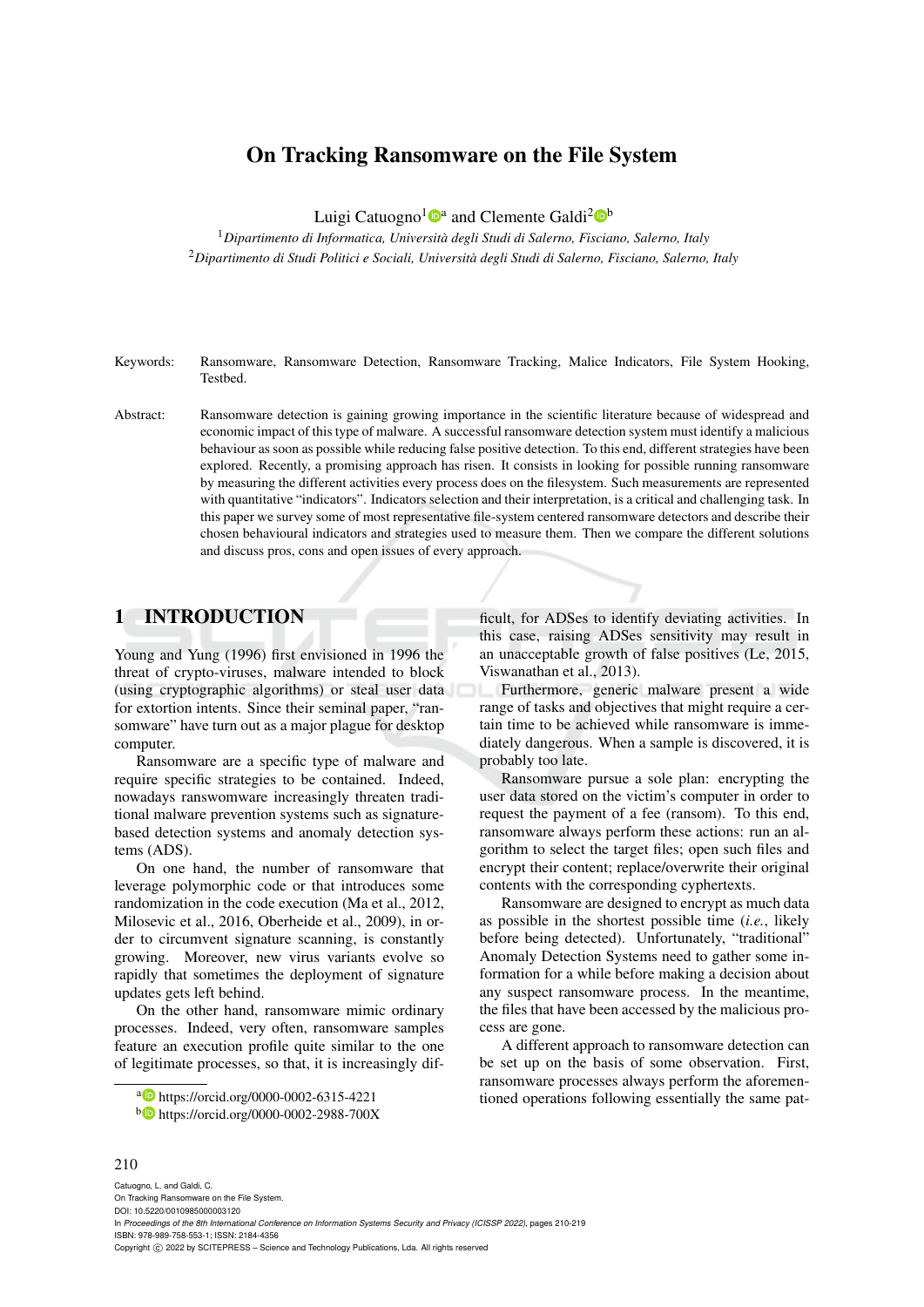tern, whereas benign processes may not. Second, unlike benign processes, ransomware usually perform massive file system activity.

Taking advantage by these observations, Kharraz et al. (2016, 2015) proposed to seek evidence of ransomware activities by tracking the victim's file system operation. So that, whenever any suspect activity is discovered, the detection system identifies the responsible precess(es) and takes the appropriate decisions.

Notice that the difference of this new approach with respect to traditional ADSes is twofold: (1) the system looks for those processes whose activity converges to a limited set of expected "malicious behaviors" instead of analyzing any deviation from the presumptive "normal" behavioral model; (2) the detection process focuses on the effects of the malicious code rather than its execution.

Moreover, placing the detector at the file system level has a valuable advantage: detectors are enabled to trace every suspect activity. So that, whenever any malicious action is discovered, it is possible to revert it, as long as a certain data retention capability has been given to the file system. This allows to recover every damage to data the malware have done.

In the last three years, this strategy has witnessed a remarkable development. Several solutions are currently on the stage. Main differences amongst such proposals mainly concern of: (a) the technique each system uses to track per-process file system activity; (b) the characteristics of this activity each system takes in account; (c) the way in which collected information are aggregated and represented as "malice indicators"; how suspect processes are classified according to their indicators and how each system eventually takes a decision.

In this paper, we provide a survey of some of the most representative proposals of "file system centric" ransomware detection systems. We compare the different solutions according to the way each one deals with the aforementioned aspects.

Rather than a mere survey of ransomware detection systems, the main goal of our work is a qualitative analysis of the "toolbox" that has been made available over time to counter the threat of ransomware. We analyze the way each tool is used and how it may affect the overall system performance. Furthermore, we aim at briefly discussing pros and cons of the different solutions along with possible further developments and challenges.

The paper is organized as follows. In Section 2 we introduce the main techniques and frameworks ransomware detectors use to collect information about how suspect processes access the file system. In Sec-

tion 3 we examine the different criteria to select the information to be gathered for each process along with the techniques for *malice indicators* computation and interpretation. Section 4 provides a brief survey of the ransomware detection systems we considered in our study. Section 5 introduces some of main datasets related to ransomware samples activity that have been made available to test and train new detection systems. Section 6 concludes the work.

# 2 TRACKING RANSOMWARE ON THE FILE SYSTEM

In this section we survey the main techniques and tools that are currently used to gather information about the file system activities of running processes. Hence, we propose a discussion about the way they are employed for ransomware detection and some of the most challenging open issues.

File System API Hooking. Modern operating systems provide development tools and APIs which allow to extend the file system services by adding new features, as well as implementing diagnostic and monitoring functionalities. In particular, in such OSes the *Virtual File System* layer (VFS) features some *hooks* in every system call implementation. This makes possible, for example, to intercept every system call invoked by any user-level process having r/w access to each parameter (including read or to-bewritten data buffer), as well as intercepting its results before the call returns. Ransomware detection may leverage such a feature to track whatever a process does on the file system and in the files it opens.

The WindowsTM Operating Systems features different levels of file system hooking. In particular, the *File System Minifilter Driver* (Microsoft Inc., 2014) provides a high-level API which addresses monitoring applications, including profiling and antivirus tools.

With Android's FileObserver (Google Inc., 201x) applications register their *listener* to the file system manager in order to be notified whenever any event such as OPEN, ATTRIB, CLOSE occurs on any file of interest.

Virtual Machine Introspection (VMI). Virtual Machine Introspection (VMI) is a technique firstly proposed by Garfinkel and Rosenblum (2003). In VMI, the *monitored system* (target) runs in a Virtual Machine (VM), whereas a *monitoring application* (monitor) is executed in a privileged VM or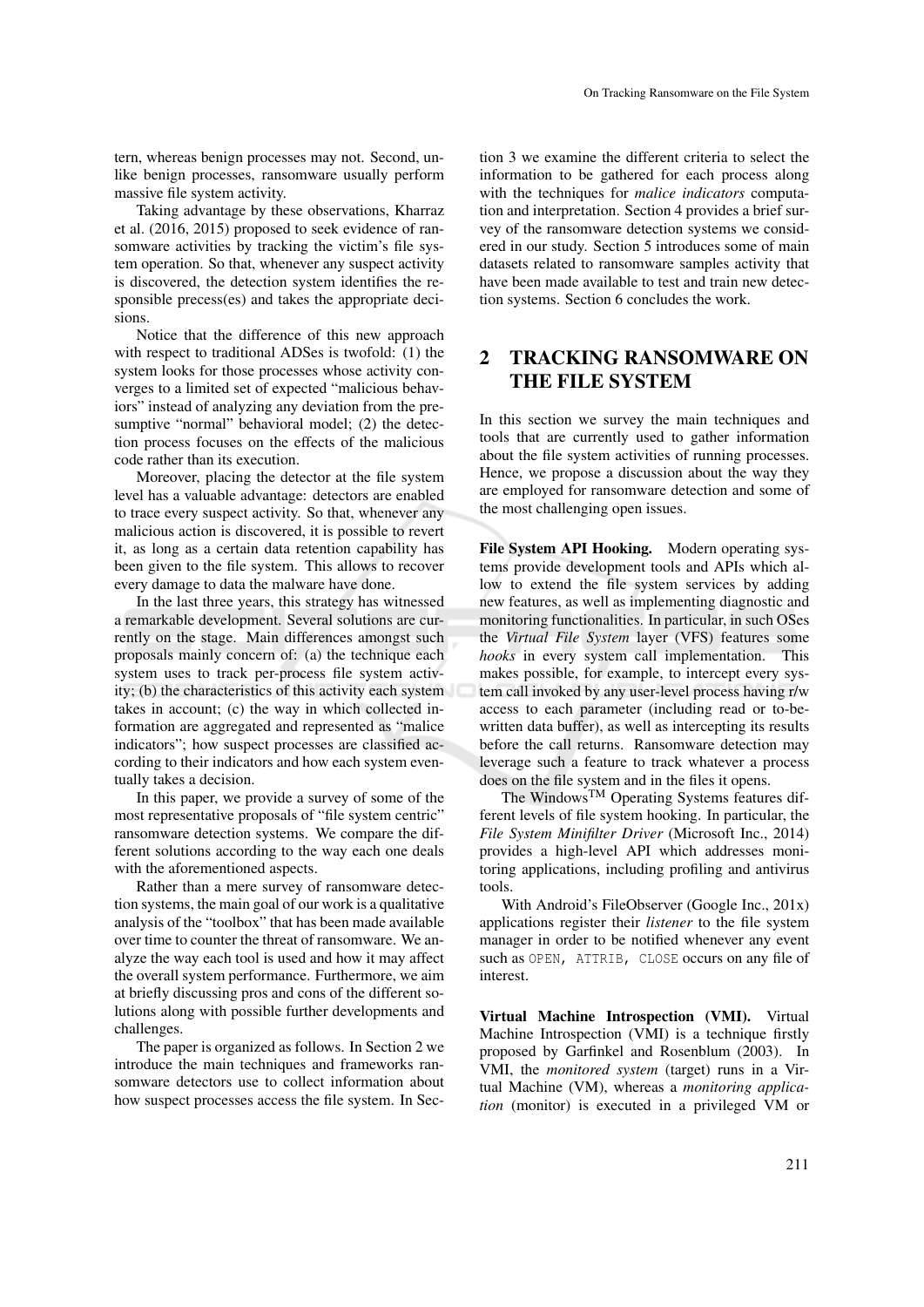plugged into the hypervisor itself. The monitor has access to every aspect of the target operation through an interface oriented to hardware-level details such as target's memory page allocation, CPU register status, interrupts, memory access and so on. Nowadays, Lib-VMI (Payne et al., 2015) is probably one of most successful VMI framework and is widely used for malware analysis.

However, the inspection of the target operating system at a finer-grained level (*e.g.,* tracing *perprocess* file system activity) through such low-level interfaces is quite hard due to the so called *"semantic gap"* as argued by Chen and Noble (2001) and More and Tapaswi (2014). To cope with this problem, the monitor should be provided of adequate information concerning the VM/Guest OS internal organization and current status (*e.g.*, the Guest's kernel symbols map, etc.)

The DRAKVUF toolkit (Lengyel et al., 2014), is built upon LibVMI and features higher level API which help to develop *ad hoc* plug-ins tailored to monitor specific Guest OS-level data structures and events.

Sandboxing. Sandboxing is a technique which makes possible to safely run an untrusted/untested software within a confined execution environment (the sandbox) which resembles the legacy execution environment. Nevertheless, computational resources assigned to the "sandboxed" application are strictly controlled and configurable according the needs of testing.

Running a malicious application into a sandbox, allows to gather useful information about its behaviour ensuring that while executing, it can neither harm the host machine nor spread through the network. It has been shown in Catuogno and Galdi (2016) that different security models, coming from academia and industry essentially identify the same security perimeter, thus guaranteeing the above property being granted independently of the specific security model under evaluation. In case of malware execution. To this end, plenty of sandboxing systems have been proposed. Amongst the most representatives we mention the Cuckoo Sandbox (Claudio Guarnieri, 2011).

We highlight some differences between sandboxes and VMI-based tools. First, sandboxes mainly collect information about "how a given malware sample behaves" instead of "how an infected VM behaves". Second, sandbox components observe the target process through the OS data structure, whereas VMI collects information at a lower level. Finally, sandboxes feature some components that run in the *same* environment of the malware sample in the same environment, while VMI tools are designed to remain stealth (and external) with respect to the guest environment.

### 2.1 Discussion

Ransomware detection systems (monitors) are used in two different scenarios, each raising different issues and requirements. We denote these scenarios respectively: *operational* and *testbed*. Notice that every detection system can be indifferently used in both scenarios.

In the operational scenario, monitors are used on computers which are actually deployed in their operational environment (*e.g.*, the corporate network). In this case, primary goals are: early detection of any in-progress threat and mitigating its effects/impact.

Performance is a crucial issue. Indeed, the monitor is required not to introduce significant overhead to the system performance, both in terms of throughput and in computational resource consumption.

Table 1 summarizes file system performance overhead claimed by some of most recent proposal addressing the operational scenario and leveraging both virtualization and hooking (such proposals are introduced in Section 4). These values depend on multiple factors and reflect different ways of measuring performance.

At first sight, in presence of virtualization-based monitors, users/applications experience the highest overhead. However such an overhead is mainly due to the virtualization infrastructure rather than the detection services. For example, Gutierrez et al. (2018) highlight that overhead due the file system operation analysis is only a slight percentage (between 0.13% and 1.54%) of the total (which is up to 20%). Moreover, as suggested by Subedi et al. (2017), monitors performance is significantly influenced by the underlying hypervisor.

Hooking-based monitors promise better overall performance as, in principle, throughput slowdown mainly affects file system bound processes. However, beyond the callbacks computational costs, overall performance degradation largely depends on the number of hooked calls and their invocation frequency. Systems like CryptoLock (Scaife et al., 2016) and ShieldFS (Continella et al., 2016) feature the highest overhead as they intercept and "inspect" numerous file system calls. Furthermore, preventing data losses by featuring per-file shadowing and snapshotting mechanisms (such as in ShieldFS and R2D2 (Gutierrez et al., 2018)) increases the latency in those file system operations which entail the creation and removal of different file versions/copies.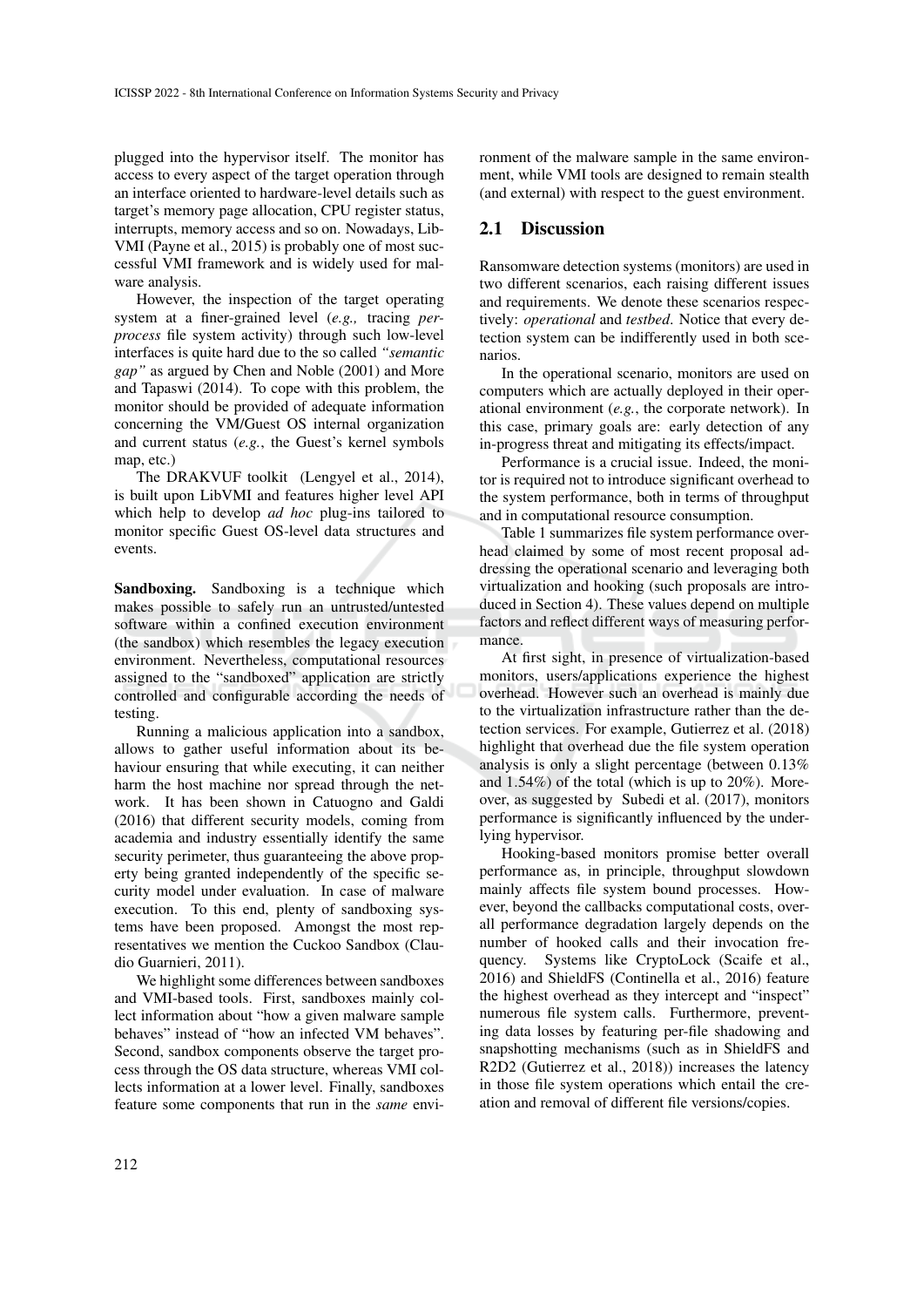| System     | WT - | <b>Benchmark</b>     | <b>Performance overhead</b>                                                 |
|------------|------|----------------------|-----------------------------------------------------------------------------|
| CryptoLock | H    | n/a                  | open, read: $1ms$ ; close: $1.58ms$ ; write, rename: $9 - 16ms$             |
| ShieldFS   | H    | n/a                  | "user-perceived" overhead can reach $45 - 75\%$                             |
| DAD        | H    | WPT, CrystalDiskMark | write, info: $0.011$ ms, $46 - 82\%$                                        |
| R2D2       | VM   | PCMark 8             | $1.4 - 9.29\%$ of total latency                                             |
| RDS3       | VM   | fio                  | serial read: $41 - 58\%$ ; serial write: $30 - 65\%$ (depending on the VMM) |
| Redemption | H    | <b>IOZone</b>        | read: 2.8%; write: 3.4%; rewrite and create: up to $9\%$                    |
| RansomCare | H    | n/a                  | 8.7% overhead measured during the execution of a sample task.               |

Table 1: Ransomware detectors fitting the *operational* application scenario: performance summary. Legenda: waylaying techniques (WT): hooking (H), Virtual Machine (VM).

Measuring how much these factors affect the file system performance, depends on: (a) file system characteristics including its morphology as well as the amount, the size and the types of files it stores; (b) statistical considerations concerning how monitored processes access stored files.

Furthermore, we point out that it is quite hard doing any quantitative comparison amongst existing anti-ransomware systems due to the variety of benchmarking tools used by the authors (see Table 1). In facts, different benchmarks behave rather differently each other as they stress different aspects of the file systems operation. For example, we have benchmarks which perform bulk r/w operations (*e.g.,* IO-Zone (Don Capps et al., 2002)) as well as tools which aim at simulating more realistic file system operation such as PCMark (Underwriters Labs LLC, 2013). Nevertheless, we notice that even launching the same test on differently populated file systems may lead to rather different results.

To this regard, we argue that common guidelines in evaluating the performance of anti-malware systems are still due.

In the testbed scenario, the emphasis is on analyzing the behavior of potentially infected systems and suspected samples, in order to acquire knowledge suitable to improve the detection process in the operational scenario. No matter about neither the victim system performance nor the integrity of the fictitious data it stores. Here, the main concern is making the testbed as much *realistic* as possible.

Ransomware attack strategies are significantly driven by the victim's file system layout. For example, running a sample on an almost empty (or flat) file system might not give useful information about its behaviour if launched on a computer whose hard disk is populated with plenty of working document files and folders. To this end, Kharraz and Kirda (2017) and Continella et al. (2016) modeled their testbed on the basis of the activity of a number of volunteers who worked on fully operational desktop computers for several weeks. However, Palisse et al. (2017) and Scaife et al. (2016) have based their model on several studies concerning file systems population statistics (Agrawal et al., 2007) and sample files collections (Garfinkel et al., 2009).

Transparency (stealthiness) of detection systems has capital importance in both scenarios. Indeed, ransomware are increasing their capability of realizing the presence of detection systems. In such a case, malicious processes may adopt two strategies. On one hand, it attempts to attack the detector, by subverting its code or the system features it relies upon. On the other hand, it may change its behavior (evasion) in order to avoid to be analyzed (Bordoni et al., 2017, Bulazel and Yener, 2017).

# 3 MALICE INDICATORS FOR RANSOMWARE DETECTION

Once an observation point has been taken, detector engines gather tracks of any operation is done on the file system by every single process in order to recognize those patterns which may lead to malicious activities.

In literature, statistical measurements of the occurrence of such operation patterns are defined as *malice indicators*. Each indicator provides a quantitative representation (score) of the phenomenon it is related to. Indicators roughly fall in two categories (Kharraz and Kirda, 2017): *content-based* and *behavior-based*. The formers (*e.g.*, entropy measurements, similarity, file content r/w and deletion statistics) are related to the way in which the content of each file changes as a result of accessing processes operation. The latter are about measuring the effects that any suspect process activity produces on the whole file system.

This section briefly introduces and discusses some of main proposals about such indicators. Table 2 summarizes the malice indicators considered in some of most recently proposed ransomware detectors.

Read/write Access Statistics. These indicators measure "how" a process reads and/or writes within the files it opens. For example, highly frequent over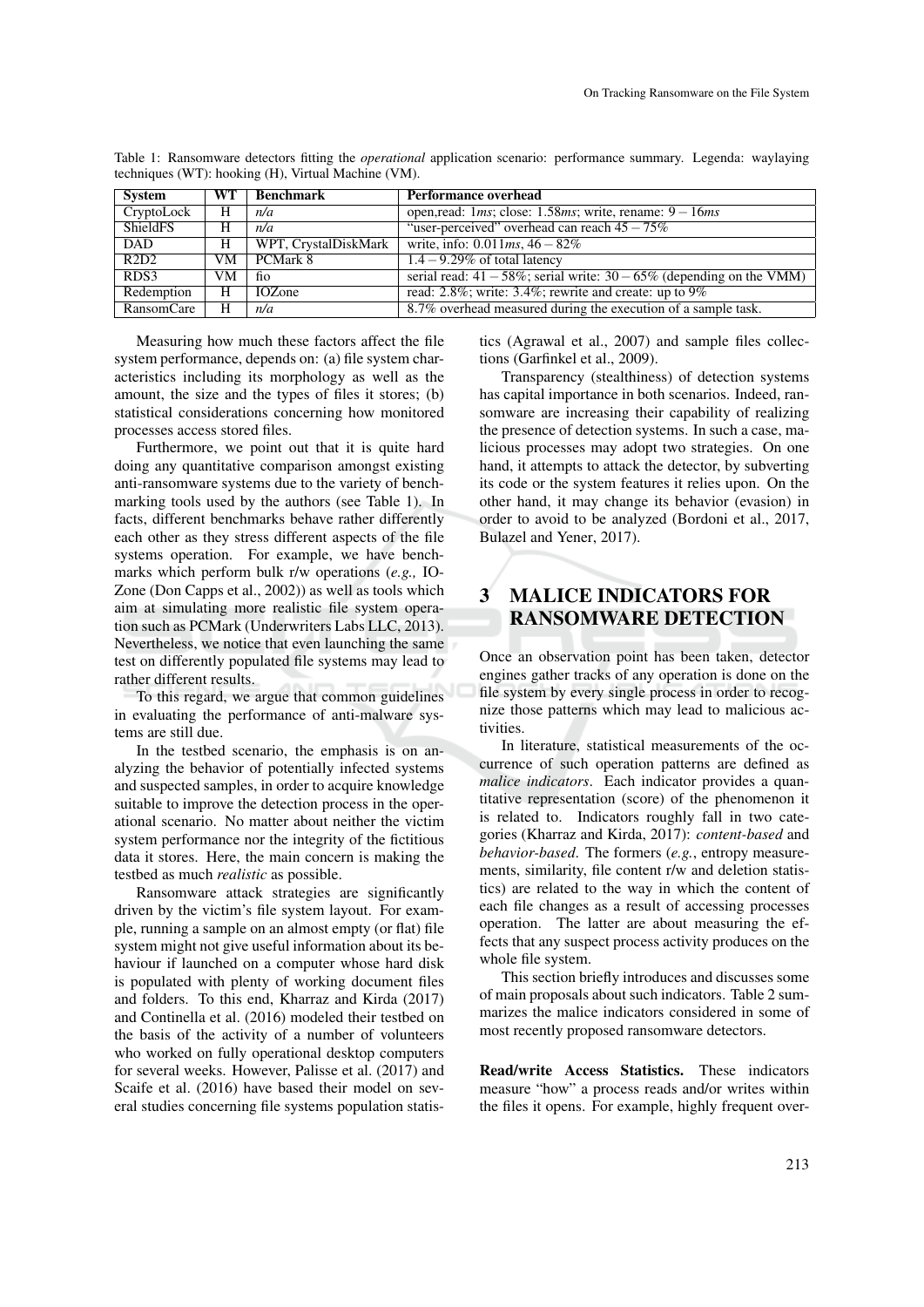writes of the whole file as well as high frequency of writes performed to multiple files might be an evidence of ransomware activity.

Divergence Measures in Overwritten Buffers. Significant entropy variations within file read/write buffers might entail that a process is overwriting clear/structured data with encrypted data (Lin, 1991). Amongst further measures commonly considered for this purpose, we mention the Kullback-Liebler divergence (Kullback and Leibler, 1951) and the  $\chi^2$ goodness-of-fit test (Cochran, 1952, Pont et al., 2020). Performance achieved by leveraging such metrics are rather variable. Content-based indicators are sensible to the type of analyzed files and their configured thresholds . We argue that a comprehensive comparison of the performances achieved by using these indicators is worth of on-the-field

Similarity. Evaluating the *similarity* between r/w buffers may help to discover fraudulent encryption activity. Similarity-aware hash functions (Roussev, 2010) have been proposed to be used in conjunction with the entropy measurement with the aim of reducing false positives.

Moving/Removing Files. Frequency of files moves and removals a process performs on the file system is a behavior potentially related to ransomware activity. In facts, frequently ransomware do not directly overwrite their target file. Instead, this kind of adversary, creates a new file in which it stores the encrypted version of its victim and, eventually, it deletes the original file and replaces it with the encrypted one.

Files Type Modification Rate. The suitability of this indicator relies on the following fact. Data encryption obviously entails that files structured according any type (images, videos, documents, etc.) are changed into files of unknown (or non-existing) type. This is a straightforward consequence of ransomware activity, whereas benign process operation with the same effect is rather unfrequent.

File Types Access Statistics and "funneling". *File type funneling* is a quantitative measure concerning the relationship between the number of files any process opens and the number of their types. Applications handle (both as input and output) files belonging to a well defined set of types. Therefore, a process which opens many files of an unexpectedly high number of different types may be worth of growing attention.

A simple (though not the only) definition for funneling is due to Scaife et al. (2016):

File System Traversal. Ransomware may thoroughly explore the victim's file system looking for target files. To this end, the malicious process uses directory-related APIs and system calls with a unusual frequency.

Files Access Statistics. Usually, benign processes open a limited subset of the files stored in the whole file system. In malicious processes, the number of accessed files is generally larger and grows with the execution time.

Further Malice Indicators. Further malice indicators, not only related to file system operation, have been proposed to be "aggregated" with the formers, in order to mitigate false positives and to improve the classification process.

The system proposed in Song et al. (2016) leverages processor, and memory usage statistics, in order to enrich information obtained with file access monitoring. PayBreak Kolodenker et al. (2017a) is a system which tells apart suspicious processes by searching the memory for evidences of in-progress execution of encryption algorithms.

Hardware performance counters in ARM based devices (running the Android OS) are the basis of the proposal presented in Demme et al. (2013).

Power consumption promises to be a viable malice indicator. Indeed, peaks in the amount of energy used by a process can reveal that potential harmful activities (*e.g.*, compulsory data encryption and file system access) are in progress. Current operating systems provide the possibility of measuring the power used by a specific process/set of processes Catuogno et al. (2017, 2018) that, in turn, might be used to identify the resources such processes use.

T. J. Richer Richer (2017) investigates the possibility of measuring the entropy of obuscated network messages, in order to tell apart botnet (and, arguably, ransomware) C&C communications.

#### 3.1 Discussion

Typically, ransomware are assumed to follow a "greedy" strategy - i.e. once in execution, they attempt to seek and encrypt the largest number of user files in the shortest possible time. This is to increase the probability of capturing "precious" documents and to minimize the probability to be detected in the meantime. Therefore, ransomware behaviors may deviate quite soon from that of benign processes,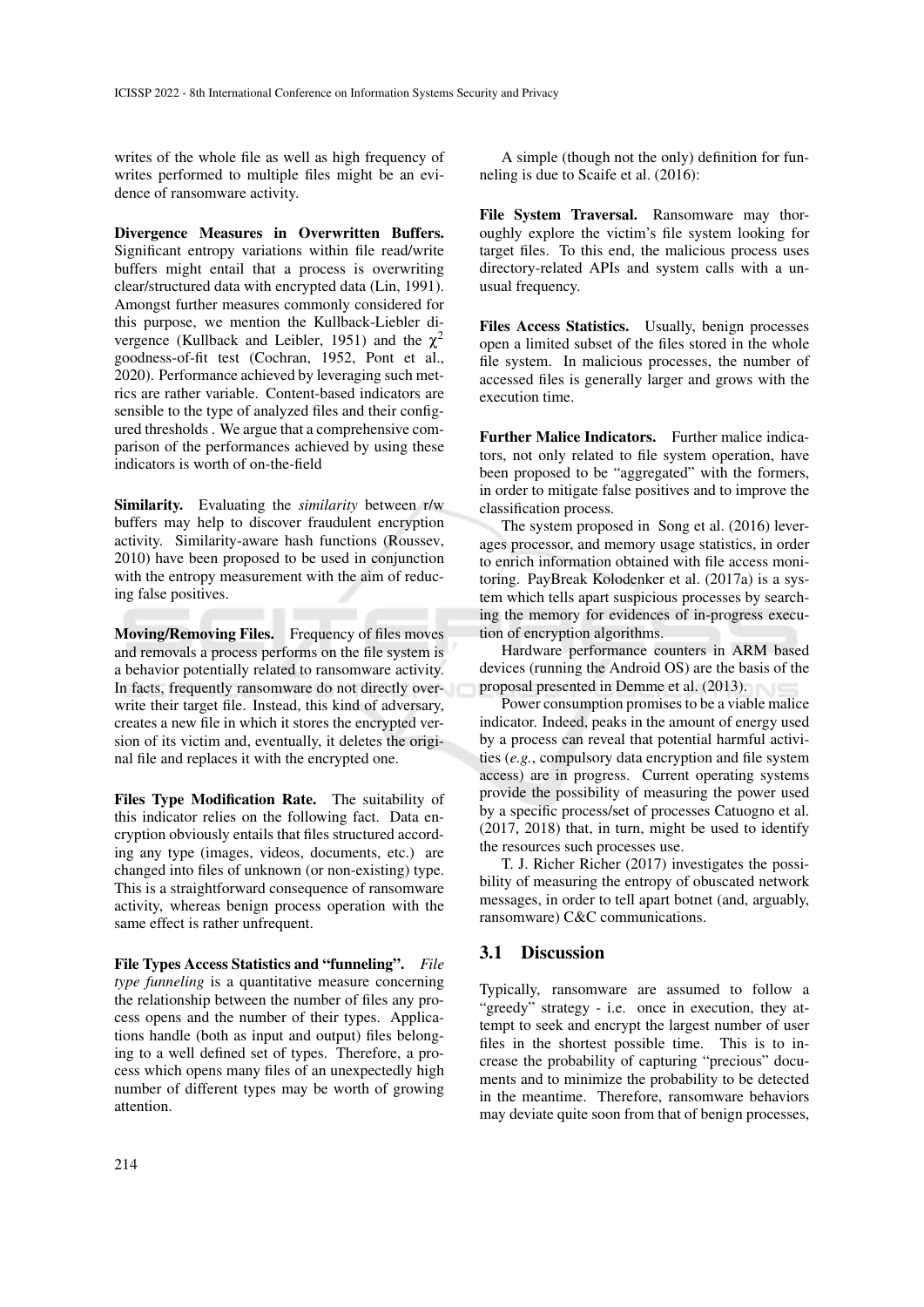|                                         | ShieldFS | UNVEL | Redemption | Mbol and Sadighian | م<br>م | Cryptolock | RansomCare |
|-----------------------------------------|----------|-------|------------|--------------------|--------|------------|------------|
| Per file R/W stats                      |          |       |            |                    |        |            |            |
| Entrophy variation in overwrites        |          |       |            |                    |        |            |            |
| Kullback-Liebler                        |          |       |            |                    |        |            |            |
| $\chi^2$                                |          |       |            |                    |        |            |            |
| Similarity                              |          |       |            |                    |        |            |            |
| File moving/removal stats               |          |       |            |                    |        |            |            |
| Files type modification rate            |          |       |            |                    |        |            |            |
| Accessed file types stats and funneling |          |       |            |                    |        |            |            |
| File system traversals                  |          |       |            |                    |        |            |            |
| Files access statistics                 |          |       |            |                    |        |            |            |

Table 2: Summary of most widely used indicators of potential ransomware activity.

if measured with an adequate set of indicators. Nevertheless, it is possible that benign processes may appear to behave as ransomware if considering single (or few) indicators. Typical examples of such processes are zip-archivers which usually open plenty of files (of multiple types) and feature high differences between read and written data entropy. However, it must be pointed out that such "benign misbehavings" occur only occasionally and temporarily, while within ransomware, they happen on regular basis.

To cope with this aspect, some indicators come with a *threshold* which can be chosen according different policies. Whenever the score of an indicator exceeds the threshold, the event is notified to the component which makes decision about suspected processes (classifier). Optionally, at every event occurrence, a counter (related to the event itself) is incremented and only whether in turn the counter exceeds its own threshold, the decision-maker component is notified.

In order to improve the classification process (and in particular for the sake of reducing the rate of false positives), indicators can be weighted on the basis of experimental findings and incremental refinements as well as hierarchies amongst indicator can be introduced (Scaife et al., 2016).

The set of thresholds and weights, implicitly defines the edge between ransomware and benign software. The point is that several researches have pointed out that ransomware might implement strategies through which they can carry out their job without triggering any event or fatally delaying their discovery.

Indicator Evasion. techniques have been widely investigated in literature. Ransomware might circumvent frequency based indicators (both contentbased and behavioral) by slowing down the pace of their file accesses; encrypting files in multiple rounds (Continella et al., 2016) or by encrypting only specific parts of each file instead of encrypting it entirely (Kharraz et al., 2016).

Content-based indicators pose several issues. Firstly, these metrics looks rather prone to high rates of false positives if related to processes performing files compression, (legitimate) files encryption and compressed images manipulation (Gaspari et al., 2021, Pont et al., 2020).

Secondly, such indicators may be eluded by proceeding to encrypt/overwrite files content following rather simple heuristics. For example, a malicious process could avoid entropy related indicators by interleaving cyphertext overwrites with low-entropy paddings when encrypting files (Kharraz and Kirda, 2017, Mbol et al., 2016, Palisse et al., 2017).

A suitable solution to this problem is "aggregating" indicators. Indeed, it looks quite unlikely that a malicious process is able to mimic benign processes according all considered indicators. To this end the CryptoLock (Scaife et al., 2016) system features a *union* indicator which is triggered by the simultaneous occurrence of the events related to its primary indicators. Experiments show that this solution helps to lower false positives.

Multi-process ransomware are still considered an insidious threat. In facts, such viruses distribute their different file re-encryption subtasks among multiple agents. Each agent is likely to avoid to be detected due to its individual subtask may not be classified as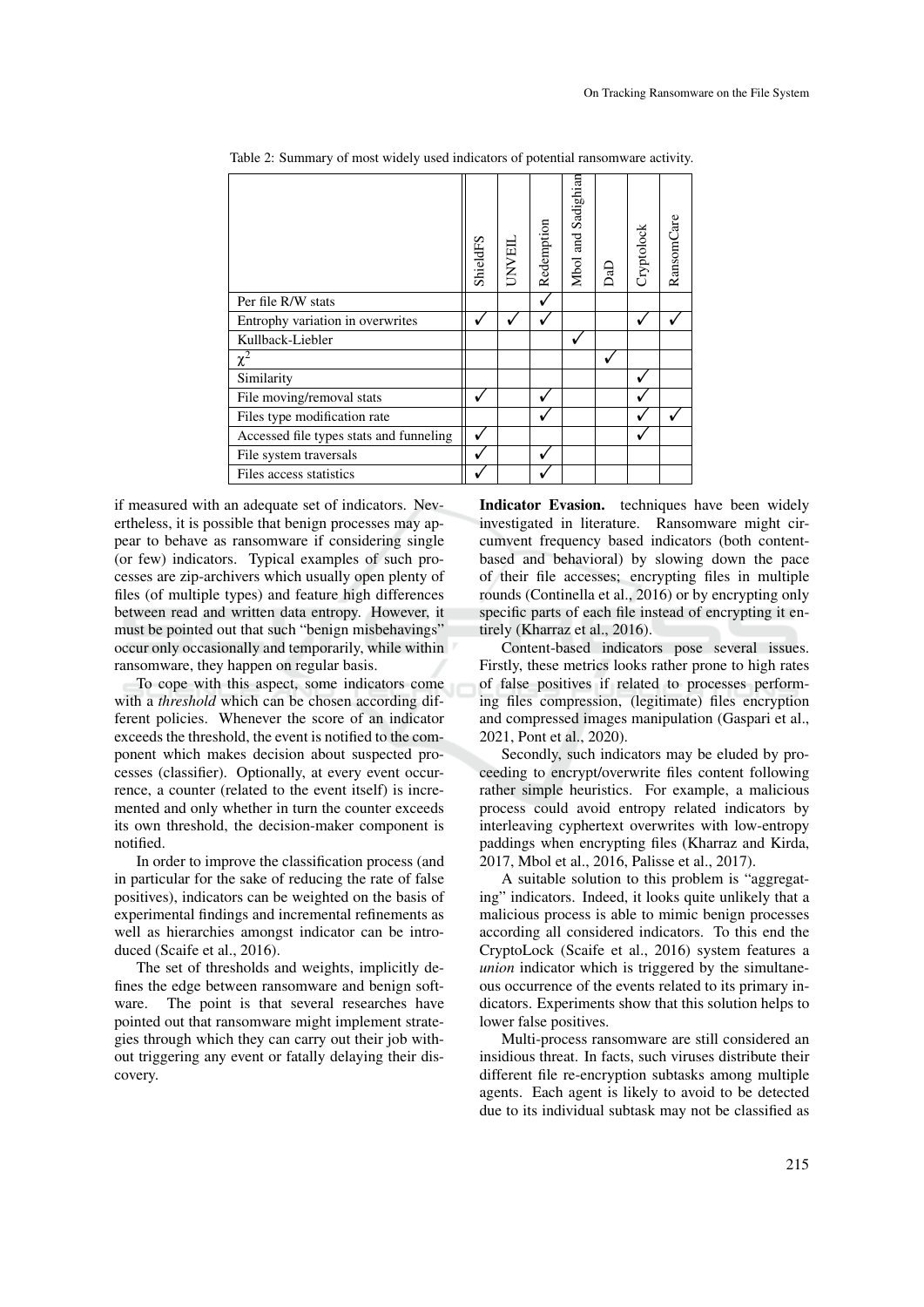malicious activity (Gaspari et al., 2020, Palisse et al., 2017)

# 4 FILE SYSTEM-CENTRIC RANSOMWARE DETECTION

This section briefly reports recent ransomware detection systems that use strategies described above. Amongst seminal papers concerning file systemcentric ransomware detection, we mention the study due Kharraz et al. (2015) and the UNVEIL system (Kharraz et al., 2016). In particular, UNVEIL leverages a malice indicator based on entropy. The Redemption (Kharraz and Kirda, 2017) system, offers a comprehensive indicators-based approach, and investigates the possible solutions to aggregte multiple indicators into a single *malice score*.

ShieldFS (Continella et al., 2016) features multiple behavioral indicators in order to detect ransomware activity. Indicators include: entropy, fraction of accessed filetypes, fraction of accessed files (r/w). A versioned filesystem is used to reverse possible malicious files encryption. RDS3 (Subedi et al., 2017) is similar to ShieldFS though it uses backups data in spare/unused storage space that is supposed ransomware cannot touch. The data retention mechanism is put in charge to a trusted virtual machine.

CryptoLock (Scaife et al., 2016) follows a similar approach. In order to reduce the occurrence of false positives and to quicken ransomware detection, authors divides indicators in two categories: primary and secondary. Primary indicators include: perprocess file-type changing rate, Shannon entropy and *similarity measurement* (Roussev, 2010). Secondary indicators are file deletion per process and funneling. A *union indicator*, related to the simultaneous rise of the primary indicators is also featured.

Mbol et al. (2016) leverage the Kullback-Liebler divergence (Kullback and Leibler, 1951) to realize whether a process is turning a structured file data (*e.g.*, a jpeg image) into an encrypted file.

R2D2 (Gutierrez et al., 2018) addresses the detection of so called "wiper" ransomware. The system, which is built on top of a virtualization infrastructure, leverages VMI to detect the execution of secure deletion algorithms on the target file system.

FlashGuard (Huang et al., 2017) aims at preventing/delaying clear data deletion by leveraging SSD hard disks properties. In facts, SSDs do not directly overwrite chunks of data in their final destination (due to a certain delete latency). FlashGuard, operates at firmware level making possible to retain such out-ofplace temporary copies as "backup" of overwritten

data.

The DaD (Data Aware Defense) (Palisse et al., 2017) system monitors processes' file activity at run-time and measures variations in data distribution using a metric based on  $\chi^2$  goodness-of-fit test (Cochran, 1952) instead of Shannon entropy. In order to validate the achieved results, authors also propose a full-featured test environment *Malware-o-Matic* which actually is suitable for application in the testbed scenario. RansomCare (Faghihi and Zulkernine, 2021) measures the extent of changes in the files structure and in the files content entropy. A malice score is computed for each Application. Whenever the score reaches the configured Anomalous Data Limit (ADL) the system stops the application and warns the user.

Honeypots can be used to improve ransomware detection as in DcyFS (Kohlbrenner et al., 2017) and R-Locker (Gómez-Hernández et al., 2018). The approach is the following. Decoy files (whose content is assumed to never change) are disseminated throughout the filesystem and an agent periodically verifies wether their content have been changed since the previous check. Changes in decoy files reveals that unauthorized file system activity is in progress.

# 5 DATASETS

Having rich and up-to-date ransomware collections (datasets) is a central need in developing any ransomware detection system. Indeed, datasets are essential both for the sake of detectors tuning/training and for performance and accuracy evaluation.

Nowadays, several initiatives have arisen for the purpose of gathering and making available samples of malware through on-line repositories such as Virus-Total (Chronicle, 2021), VirusShare (Corvus Forensics, 2021) and Hybrid-Analysis (Hybrid Analysis GmbH, 2018). In such services, users can (1) contribute to the repository by submitting captured malware along with any available information concerning its behavior and origin; (2) submit any suspect executable in order to have it analyzed and (3) query the repository for any malware according its name, classification, fingerprint and so on. In some cases, malware repositories provide applications and API (*e.g.*, VxAPI GmbH (2018)) to enable registered users to automate the interaction with the database and to handle high numbers of queries.

Several research labs have made available the datasets built while developing their projects, for the sake of the repeatability and reproducibility of achieved results. Authors of ShieldFS Continella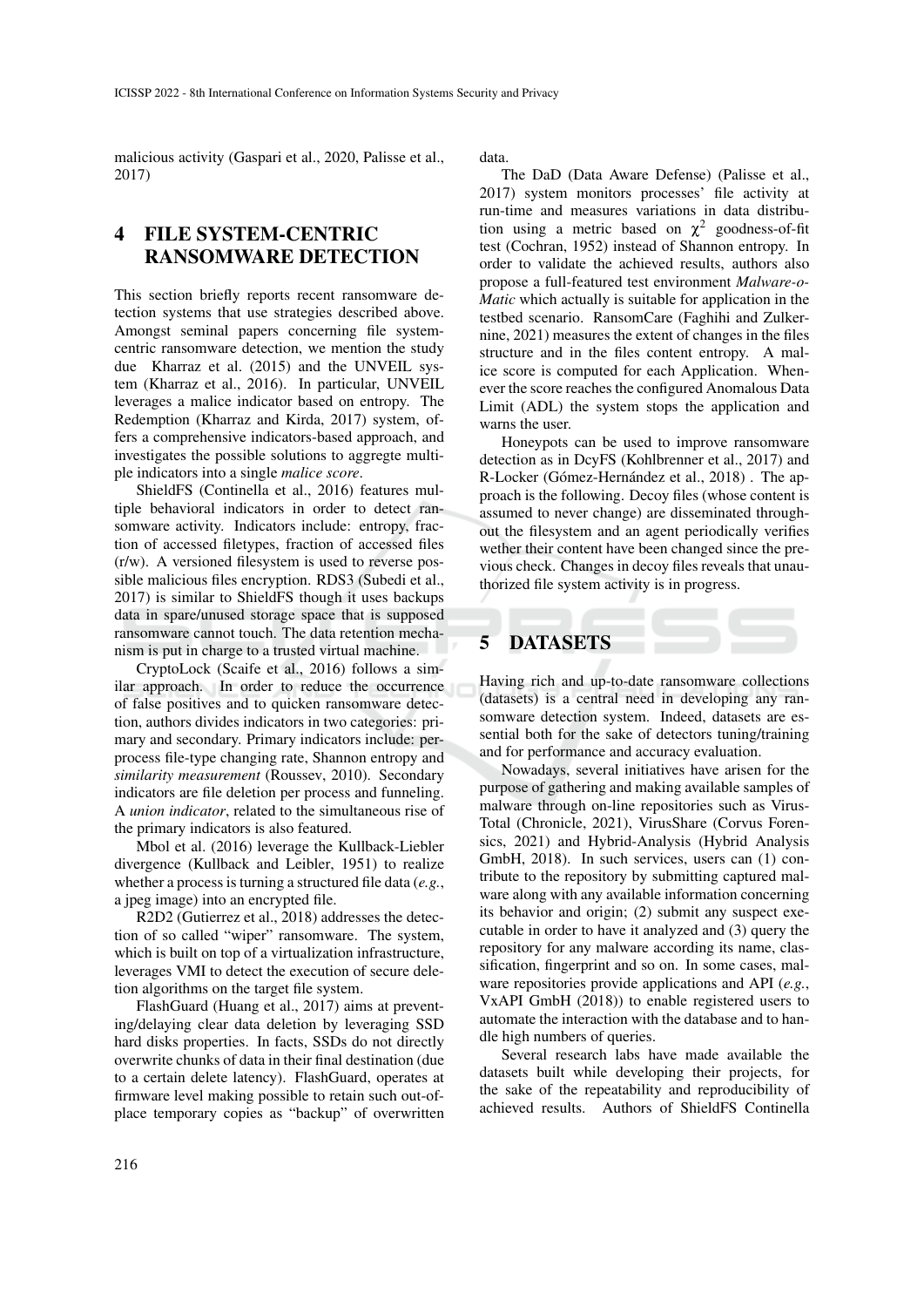| <b>System</b>   | testbed                                                | Act. samples | TP        | FP         | $FN$     |
|-----------------|--------------------------------------------------------|--------------|-----------|------------|----------|
| CryptoLock      | Agrawal et al. (2007), Hicks et al. (2008)             | 492          | 93%       | n/a        | n/a      |
| <b>ShieldFS</b> | 11 workstations held by volunteers for "several weeks" | 305          | 97.70%    |            | $\Omega$ |
| <b>DAD</b>      | DigitalCorpora (Digital Corpora Initiative, 2009)      | 798          | 99.37%    | n/a        | $0.62\%$ |
| R2D2            | GovDoc (Garfinkel et al., 2009)                        | n/a          | 99.80%    | 0.20%      | $0.20\%$ |
| Redemption      | 5 workstations held by volunteers for one week         | 1174         | $100.0\%$ | $0.8\%$    | n/a      |
| <b>UNVEIL</b>   | $n/a$ ("typical FS layout")                            | 2121         | 96.3%     |            | n/a      |
| RansomCare      | Agrawal et al. (2007), Hicks et al. (2008)             | 2389         | 98.38%    | $0.0049\%$ | n/a      |

Table 3: Experiments setup: testbed filesystem composition, ransomware samples, measured performance.

et al. (2016) disclosed the collection of ransomware samples, the detailed description the testbed used in their experiments along with all produced IRP logfiles (Continella et al., 2018). Datasets and further information about experimental results have been released in Andronio et al. (2015) for the Heldriod project and in and in Sgandurra et al. (2016) for the EldeRan project. Another example is the Pay-Break (Kolodenker et al., 2017a) team that has made available the RADDAR toolkit (Kolodenker et al., 2017b).

### 6 CONCLUSION

We presented a survey on some existing ransomware detection systems based on the measurement of quantitative indicators representing the activity each process performs on the file system. This approach has proven to be quite effective and promising. In this paper we put the focus on the strategies in choosing and interpreting the indicators set up in each system, investigating their impact on effectiveness and performance. For each considered indicator we discussed how to face problems like containing false positive and evasion attempts.

In conclusion we would put forth some point thats, in our opinion, are worth of further reflections. First, a common indicators specification is still due. In some cases, the same statistics are computed differently as well as the same indicator has rather different definitions (*e.g.*, funneling). Second, testbed filesystems used for performance evaluation are largely different. This makes the different systems quite hard to be compared as this factor remarkably affect performance measurements. Finally, common guidelines for performance measurements are probably due. Different projects leverage different benchmarking tools, each measuring different things.

In this work, we pay a great attention to the definition of malice indicators as we believe that, due to its characteristics, ransomware can be effectively contained by correctly interpretating the track it leaves on the file system rather than attempting to recognize its executable code.

Nevertheless, we left aside aspects related to the classification of suspect processes. To this end, the overwhelming majority of ransomware detectors currently on the shelf leverages machine learning techniques. Different techniques have different performance in different scenarios (*operational vs testbed*). This may depend from different factors. Moreover, the quality of datasets and samples is very important as well. The availability of many datasets and the growing diffusion of on-line cooperative repositories (such as VirusShare) has boosted the development of new interesting solutions. However, the risk that adversaries could submit misleading datasets, in order to affect the detectors training and testing process, is concrete and has to be coped with. We plan to extend our investigation in both this direction.

# REFERENCES

Agrawal, N., Bolosky, W. J., Douceur, J. R., and Lorch, J. R. (2007). A five-year study of file-system metadata. *ACM Transactions on Storage (TOS)*, 3(3):9.

ATIONS

- Andronio, N., Zanero, S., and Maggi, F. (2015). HelDroid: Dissecting and detecting mobile ransomware. In *International Workshop on Recent Advances in Intrusion Detection*, pages 382–404. Springer.
- Bordoni, L., Conti, M., and Spolaor, R. (2017). Mirage: Toward a stealthier and modular malware analysis sandbox for android. In *European Symposium on Research in Computer Security*, pages 278–296. Springer.
- Bulazel, A. and Yener, B. (2017). A survey on automated dynamic malware analysis evasion and counterevasion: Pc, mobile, and web. In *Proceedings of the 1st Reversing and Offensive-oriented Trends Symposium*, page 2. ACM.
- Catuogno, L. and Galdi, C. (2016). On the evaluation of security properties of containerized systems. In *2016 15th International Conference on Ubiquitous Computing and Communications and 2016 International Symposium on Cyberspace and Security (IUCC-CSS)*, pages 69–76.
- Catuogno, L., Galdi, C., and Pasquino, N. (2017). Measuring the effectiveness of containerization to prevent power draining attacks. In *2017 IEEE International*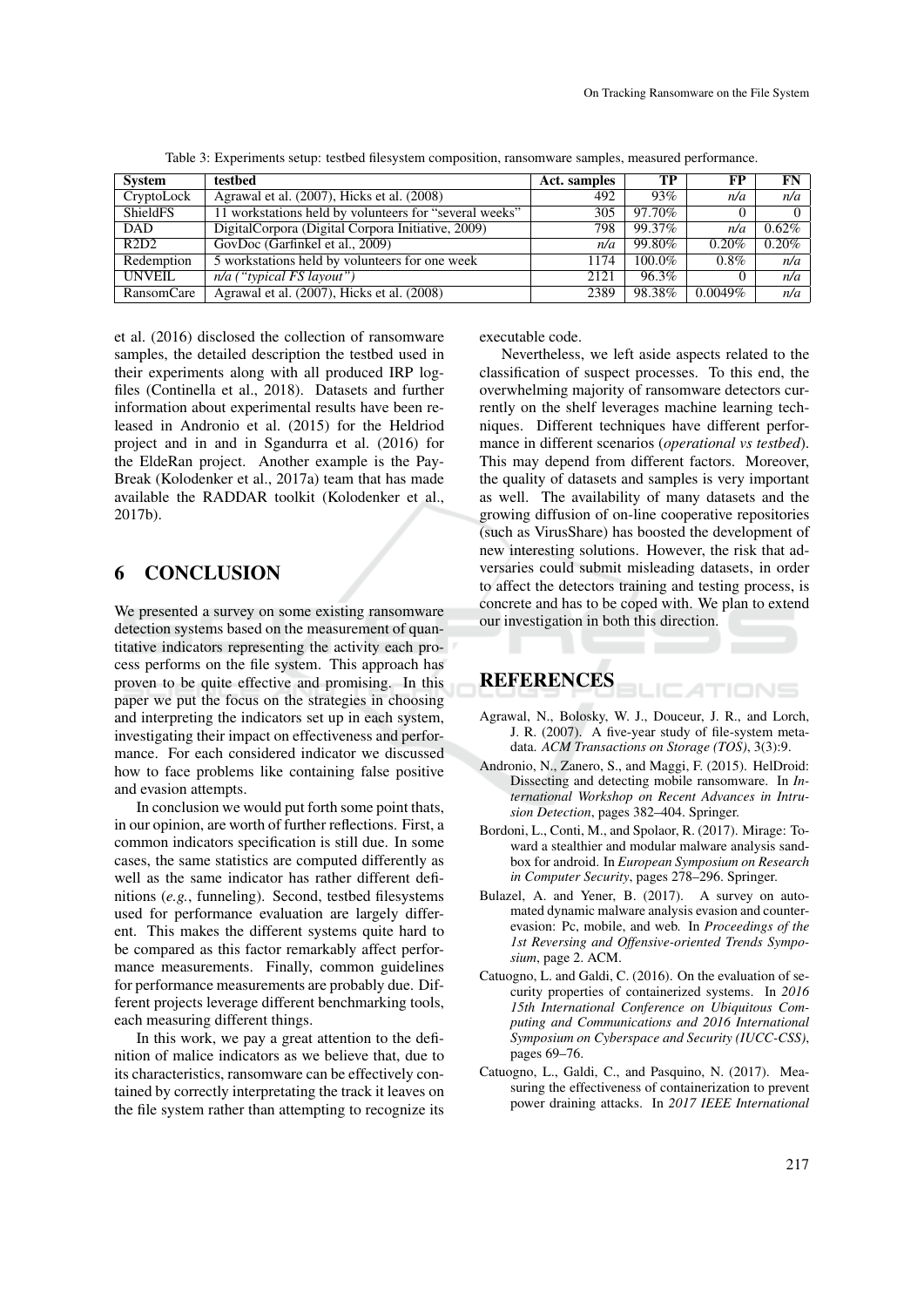*Workshop on Measurement and Networking (M N)*, pages 1–6.

- Catuogno, L., Galdi, C., and Pasquino, N. (2018). An effective methodology for measuring software resource usage. *IEEE Transactions on Instrumentation and Measurement*, 67(10):2487–2494.
- Chen, P. M. and Noble, B. D. (2001). When virtual is better than real [operating system relocation to virtual machines]. In *Proceedings Eighth Workshop on Hot Topics in Operating Systems*, pages 133–138.
- Chronicle (2021). Virustotal community. https://www. virustotal.com.
- Claudio Guarnieri, e. a. (2011). Cuckoo sandbox web page. https://cuckoosandbox.org.
- Cochran, W. G. (1952). The χ2 test of goodness of fit. *The Annals of Mathematical Statistics*, pages 315–345.
- Continella, A., Guagnelli, A., Zingaro, G., De Pasquale, G., Barenghi, A., Zanero, S., and Maggi, F. (2016). ShieldFS: a self-healing, ransomware-aware filesystem. In *Proceedings of the 32nd Annual Conference on Computer Security Applications*, pages 336–347. ACM.
- Continella, A., Guagnelli, A., Zingaro, G., De Pasquale, G., Barenghi, A., Zanero, S., and Maggi, F. (2018). Shieldfs website. http://shieldfs.necst.it/.
- Corvus Forensics (2021). Virusshare repository. https:// virusshare.com.
- Demme, J., Maycock, M., Schmitz, J., Tang, A., Waksman, A., Sethumadhavan, S., and Stolfo, S. (2013). On the feasibility of online malware detection with performance counters. In *ACM SIGARCH Computer Architecture News*, volume 41, pages 559–570. ACM.
- Digital Corpora Initiative (2009). Corpora. http:// digitalcorpora.org/corpora/.
- Don Capps et al. (2002). IOZone file system benchmark. http://www.iozone.org/.
- Faghihi, F. and Zulkernine, M. (2021). Ransomcare: Data-centric detection and mitigation against smartphone crypto-ransomware. *Computer Networks*, 191:108011.
- Garfinkel, S., Farrell, P., Roussev, V., and Dinolt, G. (2009). Bringing science to digital forensics with standardized forensic corpora. *digital investigation*, 6:S2–S11.
- Garfinkel, T. and Rosenblum, M. (2003). A virtual machine introspection based architecture for intrusion detection. In *Proceedings of the Network and Distributed System Security Symposium, NDSS 2003, San Diego, California, USA*. The Internet Society.
- Gaspari, F. D., Hitaj, D., Pagnotta, G., Carli, L. D., and Mancini, L. V. (2020). The naked sun: Malicious cooperation between benign-looking processes. In Conti, M., Zhou, J., Casalicchio, E., and Spognardi, A., editors, *Applied Cryptography and Network Security - 18th International Conference, ACNS 2020, Rome, Italy, October 19-22, 2020, Proceedings, Part II*, volume 12147 of *Lecture Notes in Computer Science*, pages 254–274. Springer.
- Gaspari, F. D., Hitaj, D., Pagnotta, G., Carli, L. D., and Mancini, L. V. (2021). Reliable detection of compressed and encrypted data. *CoRR*, abs/2103.17059.
- GmbH, H. A. (2018). A generic interface and CLI for all endpoints of the Falcon Sandbox API. https://github. com/PayloadSecurity/VxAPI.
- Gómez-Hernández, J., Álvarez-González, L., and García-Teodoro, P. (2018). R-Locker: Thwarting ransomware action through a honeyfile-based approach. *Computers & Security*, 73:389–398.
- Google Inc. (201x). Android fileobserver. https://developer. android.com/reference/android/os/FileObserver.
- Gutierrez, C. N., Spafford, E. H., Bagchi, S., and Yurek, T. (2018). Reactive redundancy for data destruction protection (R2D2). *Computers & Security*.
- Hicks, B. J., Dong, A., Palmer, R., and Mcalpine, H. C. (2008). Organizing and managing personal electronic files: A mechanical engineer's perspective. *ACM Transactions on Information Systems (TOIS)*, 26(4):23.
- Huang, J., Xu, J., Xing, X., Liu, P., and Qureshi, M. K. (2017). Flashguard: Leveraging intrinsic flash properties to defend against encryption ransomware. In *Proceedings of the 2017 ACM SIGSAC Conference on Computer and Communications Security*, pages 2231–2244. ACM.
- Hybrid Analysis GmbH (2018). Hybrid analyisis. https: //www.hybrid-analysis.com.
- Kharraz, A., Arshad, S., Mulliner, C., Robertson, W., and Kirda, E. (2016). UNVEIL: A Large-Scale, Automated Approach to Detecting Ransomware. In *25th USENIX Security Symposium (USENIX Security 16)*, pages 757–772. USENIX Association.
- Kharraz, A. and Kirda, E. (2017). Redemption: Real-time protection against ransomware at end-hosts. In *International Symposium on Research in Attacks, Intrusions, and Defenses*, pages 98–119. Springer.
- Kharraz, A., Robertson, W., Balzarotti, D., Bilge, L., and Kirda, E. (2015). Cutting the gordian knot: A look under the hood of ransomware attacks. In *International Conference on Detection of Intrusions and Malware, and Vulnerability Assessment*, pages 3–24. Springer.
- Kohlbrenner, A., Araujo, F., Taylor, T., and Stoecklin, M. P. (2017). POSTER: Hidden in plain sight: A filesystem for data integrity and confidentiality. In *Proceedings of the 2017 ACM SIGSAC Conference on Computer and Communications Security*, pages 2523–2525. ACM.
- Kolodenker, E., Koch, W., Stringhini, G., and Egele, M. (2017a). Paybreak: Defense against cryptographic ransomware. In *Proceedings of the 2017 ACM on Asia Conference on Computer and Communications Security*, pages 599–611. ACM.
- Kolodenker, E., William, K., Gianluca, S., and Manuel, E. (2017b). Real-time Automation to Discover, Detect and Alert of Ransomware (RADDAR). https://github. com/BUseclab/raddar.
- Kullback, S. and Leibler, R. A. (1951). On information and sufficiency. *Ann. Math. Statist.*, 22(1):79–86.
- Le, T. (2015). A recommended framework for anomaly intrusion detection system (ids). In *GI-Jahrestagung*, pages 1829–1840.